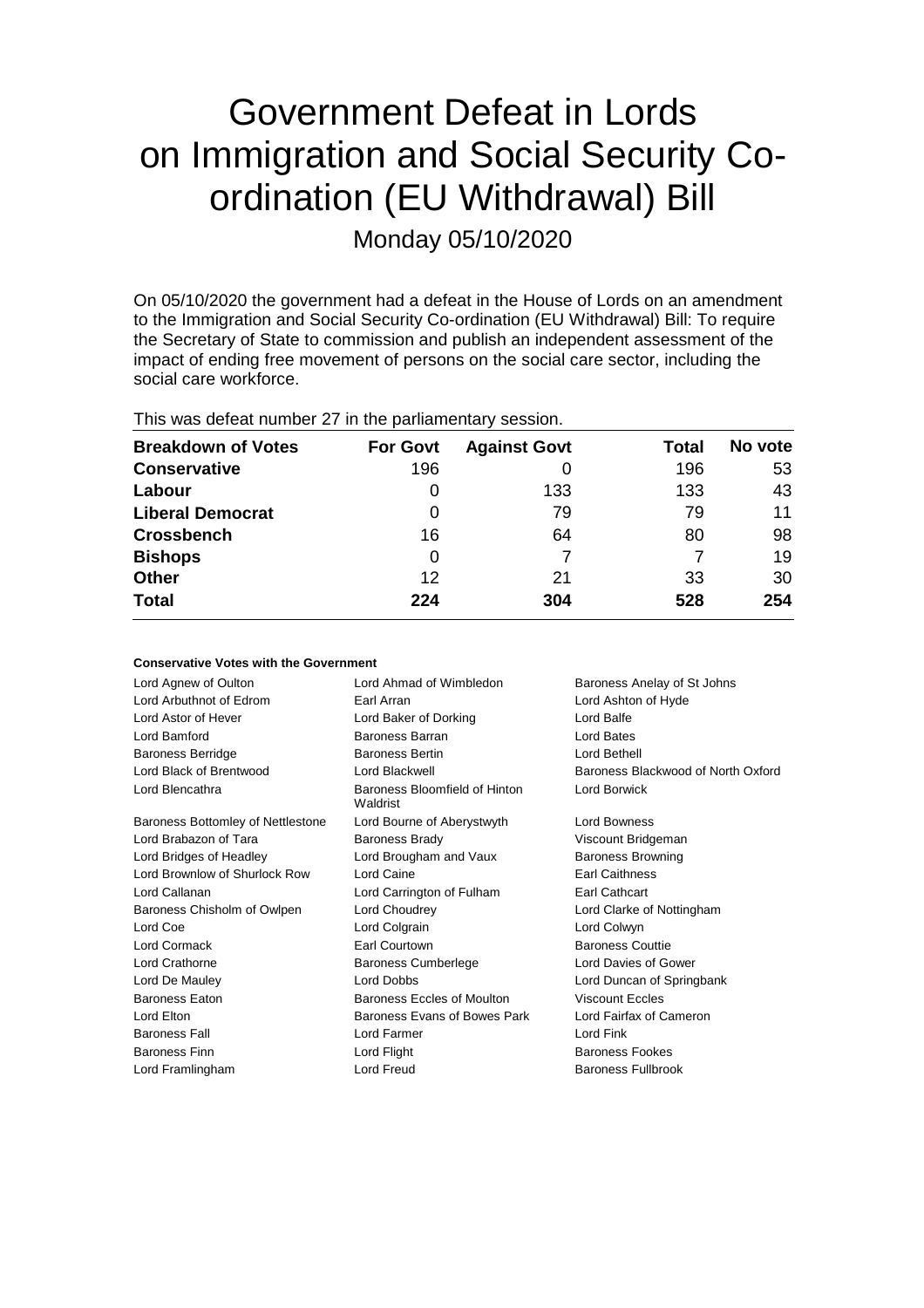Lord Gardiner of Kimble **Lord Geddes** Lord Geddes Lord Gold<br>
Lord Goldsmith of Richmond Park Lord Goodlad

Lord Cord Grade of Yarmouth Lord Goldsmith of Richmond Park Lord Goodlad<br>
Lord Greenhaldh 
Lord Griffiths of Fforestfach Lord Greenhalgh Lord Griffiths of Fforestfach Lord Grimstone of Boscobel Lord Hague of Richmond Viscount Hailsham Lord Hamilton of Epsom Baroness Harding of Winscombe Lord Haselhurst Lord Hayward Baroness Helic Lord Henley Lord Herbert of South Downs Lord Hodgson of Astley Abbotts Baroness Hodgson of Abinger Baroness Hooper Lord Howard of Rising **Lord Howard of Lympne** Earl Howe Lord Howell of Guildford Lord Hunt of Wirral Lord James of Blackheath Baroness Jenkin of Kennington Lord Keen of Elie Lord King of Bridgwater Lord Kirkham Lord Kirkhope of Harrogate Lord Lamont of Lerwick Lord Lansley **Lord Leigh of Hurley** Lord Lexden Lord Lilley Earl Lindsay Lord Lingfield Earl Liverpool Lord Mackay of Clashfern Lord Mancroft Baroness Manzoor Lord Marlesford Lord Maude of Horsham Lord McColl of Dulwich Baroness McGregor-Smith Lord McInnes of Kilwinning Baroness McIntosh of Pickering Lord McLoughlin Baroness Meyer Baroness Mobarik **Baroness Mone** Baroness Mone **Duke of Montrose** Baroness Morgan of Cotes **Baroness Morris of Bolton** Baroness Morrissey Lord Moylan Lord Moynihan Lord Naseby Baroness Neville-Rolfe **Baroness Newlove** Baroness Newlove **Baroness Nicholson of Winterbourne** Baroness Noakes Lord Norton of Louth Lord O'Shaughnessy Lord Parkinson of Whitley Bay **Lord Patten Communist Communist Parkinson Communist Penn** Lord Pickles **Baroness Pidding Lord Polak** Lord Polak Lord Porter of Spalding Lord Price Lord Randall of Uxbridge Baroness Rawlings **Baroness Redfern** Lord Reay **Baroness Redfern** Lord Renfrew of Kaimsthorn Lord Ribeiro Viscount Ridley Lord Risby **Lord Robathan** Baroness Rock **Container Baroness Rock** Lord Rose of Monewden Lord Rotherwick Lord Saatchi Baroness Sanderson of Welton Lord Sarfraz Lord Sassoon Baroness Sater **Baroness Scott of Bybrook** Baroness Seccombe Lord Selkirk of Douglas Baroness Shackleton of Belgravia Lord Sheikh Baroness Shephard of Northwold Lord Sherbourne of Didsbury Baroness Shields Lord Shinkwin Earl Shrewsbury Lord Smith of Hindhead Baroness Stedman-Scott Lord Sterling of Plaistow Lord Strathclyde Baroness Stroud Baroness Sugg Lord Suri Lord Taylor of Holbeach Lord Tebbit Lord Trefgarne Viscount Trenchard Lord Trimble Lord True Lord Vaizey of Didcot **Baroness Vere of Norbiton** Baroness Verma Lord Wakeham **Lord Waldegrave of North Hill** Baroness Warsi Lord Wasserman Lord Wei Lord Wharton of Yarm Lord Whitby **Baroness Wilcox** Baroness Wilcox **Baroness Williams of Trafford** Baroness Wyld Lord Young of Cookham Lord Young of Graffham Viscount Younger of Leckie

## **Conservative Votes against the Government**

#### **Labour Votes with the Government**

## **Labour Votes against the Government**

Baroness Amos **Baroness Amos** Lord Anderson of Swansea Baroness Andrews Baroness Armstrong of Hill Top Lord Bach Baroness Bakewell Lord Beecham **Lord Berkeley Baroness Blower Baroness Blower** Lord Blunkett **Lord Boateng** Lord Boateng **Lord Bradley** Lord Bragg Lord Brooke of Alverthorpe Lord Browne of Ladyton

Lord Adonis Lord Allen of Kensington Lord Alli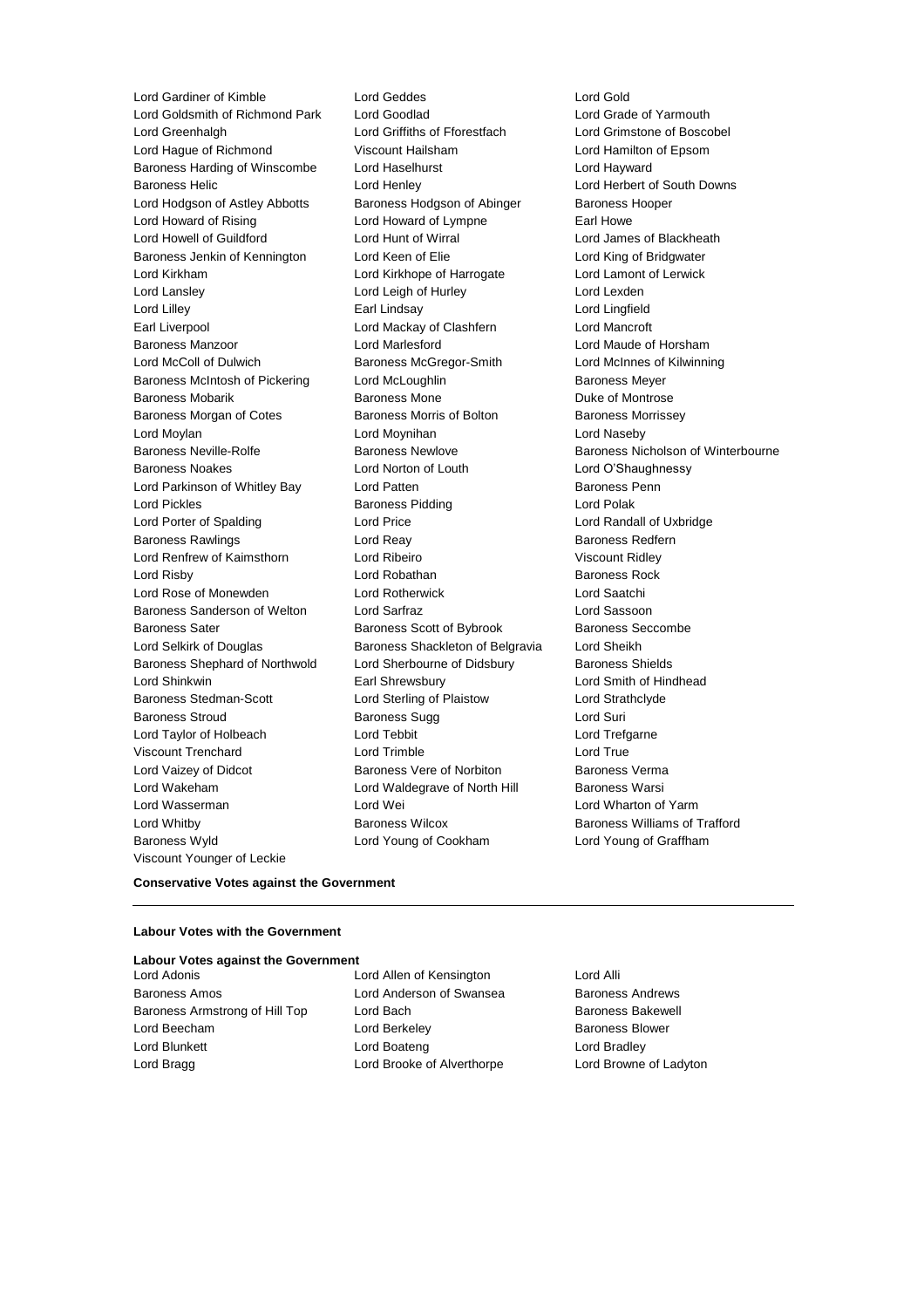Baroness Bryan of Partick Lord Campbell-Savours Lord Carter of Coles Baroness Chakrabarti Viscount Chandos Lord Clark of Windermere Baroness Clark of Kilwinning Baroness Cohen of Pimlico Lord Collins of Highbury Baroness Corston Baroness Crawley Lord Cunningham of Felling Lord Davidson of Glen Clova **Lord Davies of Oldham** Baroness Donaghy Lord Donoughue Baroness Drake Lord Dubs Lord Eatwell Lord Faulkner of Worcester Lord Filkin Lord Foulkes of Cumnock Baroness Gale Lord Giddens Lord Glasman Baroness Golding Lord Goldsmith Baroness Goudie Lord Griffiths of Burry Port Lord Grocott Lord Hain Viscount Hanworth Lord Harris of Haringey Lord Haskel **Lord Haworth** Baroness Hayman of Ullock Baroness Hayter of Kentish Town Baroness Healy of Primrose Hill Lord Hendy Baroness Henig **Baroness Hilton of Eggardon** Lord Hollick Lord Howarth of Newport Baroness Hughes of Stretford Lord Hunt of Kings Heath Lord Hutton of Furness **Lord Jones** Lord Jones Baroness Jones of Whitchurch Lord Jordan Lord Judd Lord Kennedy of Southwark Lord Knight of Weymouth **Baroness Lawrence of Clarendon** Lord Layard Lord Leitch **Lord Levy** Lord Levy **Baroness Liddell of Coatdyke** Lord Liddle **Lord Lipsey** Lord Lipsey **Baroness Lister of Burtersett** Lord MacKenzie of Culkein Baroness Mallalieu Lord Mandelson Baroness Massey of Darwen Lord Maxton Lord McAvoy Lord McConnell of Glenscorrodale Baroness McDonagh Baroness McIntosh of Hudnall Lord McKenzie of Luton Lord McNicol of West Kilbride Lord Mendelsohn Lord Monks **Baroness Morgan of Huyton** Baroness Morris of Yardley Lord Murphy of Torfaen **Baroness Nye** Baroness Osamor Lord Pendry Baroness Pitkeathley Lord Ponsonby of Shulbrede Lord Prescott Baroness Primarolo Baroness Prosser Baroness Ramsay of Cartvale Baroness Rebuck Lord Reid of Cardowan Lord Robertson of Port Ellen Lord Rooker Lord Rosser Baroness Royall of Blaisdon Lord Sawyer **Baroness Sherlock** Baroness Sherlock Viscount Simon Baroness Smith of Basildon Baroness Smith of Gilmorehill Lord Soley Lord Stevenson of Balmacara Baroness Taylor of Bolton Baroness Thornton **Lord Touhig Lord Triesman** Lord Triesman Lord Tunnicliffe **Lord Turnberg** Lord Turnberg **Baroness Warwick of Undercliffe** Lord Watson of Invergowrie **Lord West of Spithead** Baroness Wheeler Baroness Whitaker **Lord Whitty Lord Whitty Baroness Wilcox of Newport** Lord Wills Lord Winston Lord Wood of Anfield Baroness Young of Old Scone

## **Liberal Democrat Votes with the Government**

## **Liberal Democrat Votes against the Government**

Lord Addington Lord Alderdice Lord Allan of Hallam Baroness Bakewell of Hardington Mandeville Baroness Benjamin Baroness Bowles of Berkhamsted Lord Bradshaw Baroness Brinton Lord Bruce of Bennachie Lord Burnett Baroness Burt of Solihull Lord Campbell of Pittenweem Lord Clement-Jones Lord Cotter **Lord Dholakia** Baroness Doocey Lord Foster of Bath **Lord Fox** Lord Fox **Baroness Garden of Frognal** Lord German Earl Glasgow Lord Goddard of Stockport Lord Greaves Baroness Grender Baroness Hamwee Baroness Harris of Richmond Baroness Humphreys Corporation Lord Hussain Baroness Hussein-Ece **Baroness Janke** Baroness Janke Baroness Jolly Lord Jones of Cheltenham Baroness Kramer Baroness Ludford

Baroness Barker **Lord Beith**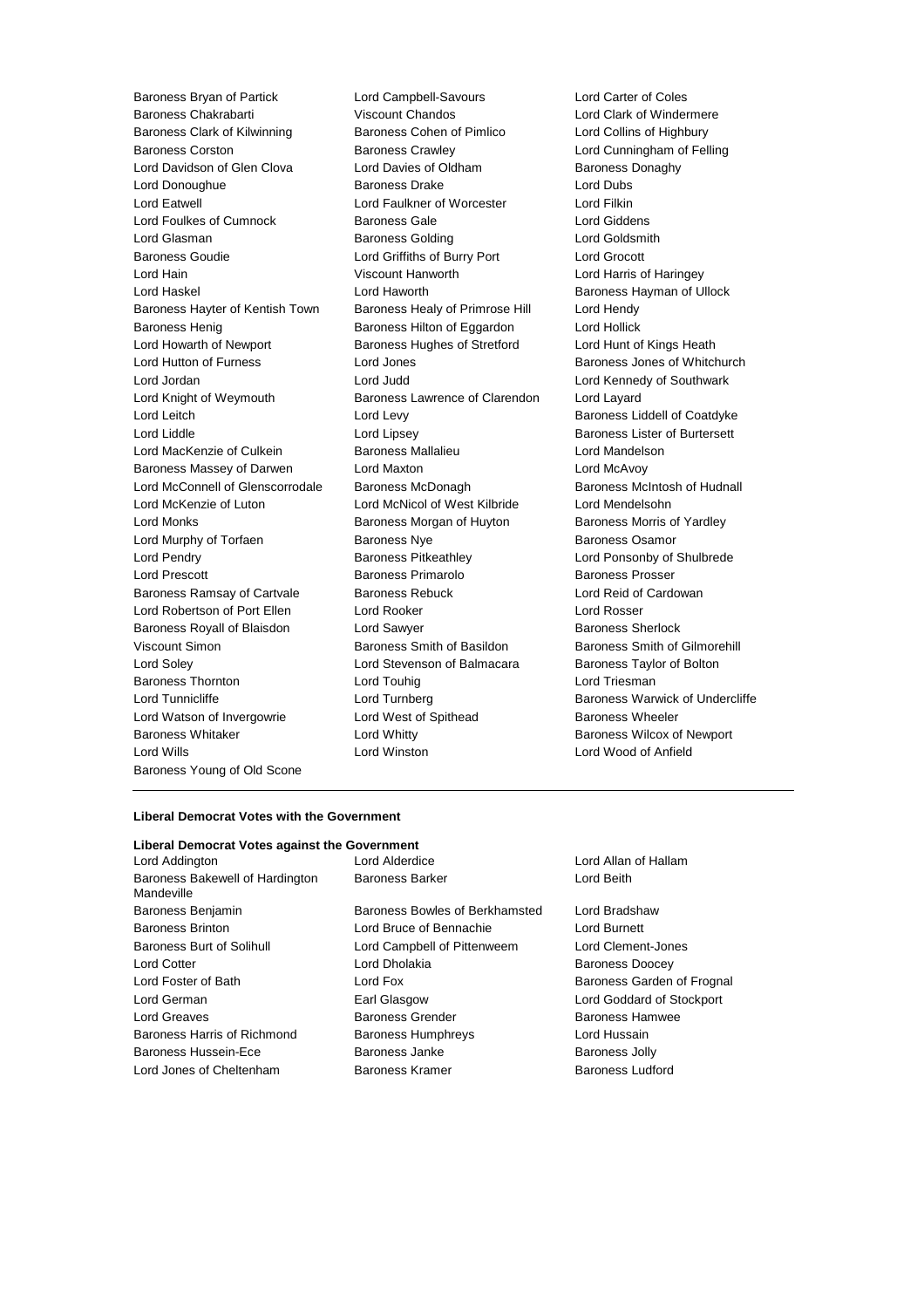Lord Marks of Henley-on-Thames Lord McNally Lord Newby Baroness Northover Lord Oates Lord Paddick Lord Palmer of Childs Hill Baroness Parminter Lord Purvis of Tweed Baroness Randerson Lord Razzall Lord Scriven **Lord Sharkey Communist Communist Sheehan** Lord Shipley **Lord Shutt of Greetland** Baroness Smith of Newnham Lord Stephen Lord Stoneham of Droxford Lord Storey Lord Strasburger Lord Stunell Baroness Suttie Lord Taverne Lord Taylor of Goss Moor Lord Teverson Baroness Thomas of Winchester Lord Thomas of Gresford Baroness Thornhill Viscount Thurso **Communist Contract Contract Contract Contract Contract Contract Contract Contract Contract Contract Contract Contract Contract Contract Contract Contract Contract Contract Contract Contract Contract Contra** Lord Tyler Lord Verjee Lord Wallace of Saltaire Lord Wallace of Tankerness Baroness Walmsley Lord Willis of Knaresborough Lord Wrigglesworth

Lord Rennard Lord Roberts of Llandudno Baroness Scott of Needham Market

## **Crossbench Votes with the Government<br>Viscount Brookeborough Lord Carey of Clifton**

Baroness Cavendish Little Venice Lord Chartres Lord Curry of Kirkharle Baroness Deech Lord Greenway Lord Houghton of Richmond Lord Janvrin Lord Powell of Bayswater Lord Ravensdale Lord Rowe-Beddoe Lord St John of Bletso Lord Stirrup Lord Walker of Aldringham

Viscount Brookeborough Lord Carey of Clifton Lord Carrington

## **Crossbench Votes against the Government**

Baroness Bull **Baroness Bull** Lord Butler of Brockwell **Baroness Butler-Sloss** Baroness Campbell of Surbiton Lord Carlile of Berriew Earl Clancarty Baroness Clark of Calton Viscount Colville of Culross Baroness Coussins Viscount Craigavon Lord Crisp Lord Cromwell Baroness D'Souza **Baroness Eames** Lord Eames **Baroness Falkner of Margravine** Baroness Finlay of Llandaff **Lord Freyberg Lord Freyberg** Baroness Grey-Thompson Lord Hannay of Chiswick Lord Harries of Pentregarth Lord Hastings of Scarisbrick Baroness Hollins Lord Hope of Craighead Lord Hylton Lord Judge Lord Kakkar Lord Kerr of Kinlochard Lord Kerslake Baroness Kidron Lord Kilclooney Lord Krebs Lord Laming Lord Loomba Lord Low of Dalston Earl Lytton Lord Macdonald of River Glaven Lord Macpherson of Earl's Court Lord Mair **Baroness Masham of Ilton** Baroness Meacher **Baroness Neuberger Lord Pannick** Lord Patel **Baroness Prashar Communist Prashar Lord Ramsbotham** Lord Rees of Ludlow **Lord Ricketts** Lord Russell of Liverpool Earl Sandwich **Duke of Somerset** Earl Stair Lord Stern of Brentford **Baroness Stern** Baroness Stern Lord Vaux of Harrowden Baroness Watkins of Tavistock Viscount Waverley Lord Woolf Baroness Young of Hornsey

Lord Aberdare Lord Alton of Liverpool Lord Berkeley of Knighton Baroness Boycott Lord Broers Lord Brown of Eaton-under-Heywood

## **Bishop Votes with the Government**

## **Bishop Votes against the Government**

Bishop of St Albans

Bishop of Bristol **Archbishop of Canterbury** Bishop of Durham Bishop of Gloucester **Bishop of Rochester** Bishop of Southwark